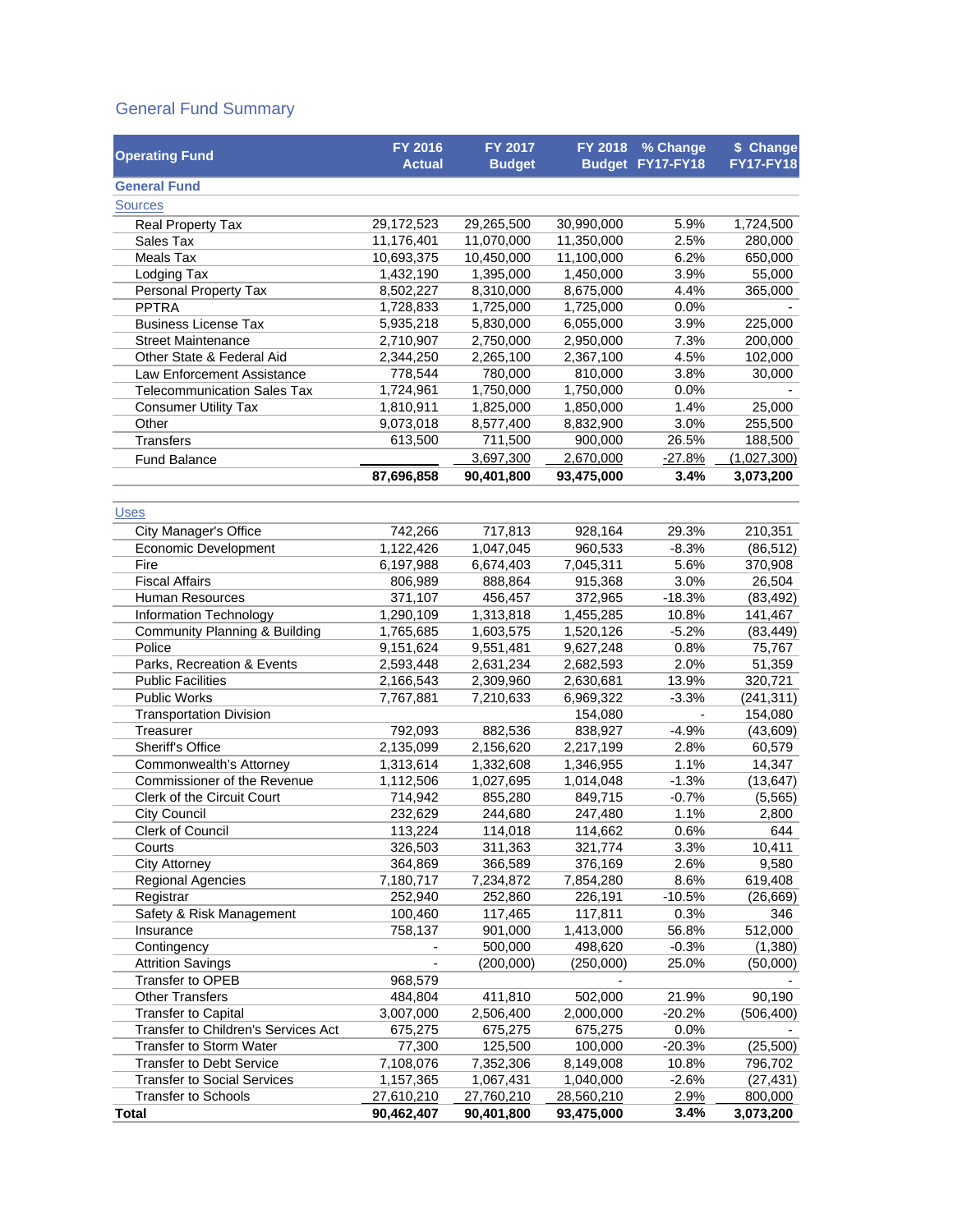### Summary of Operating Funds

| <b>Operating Fund</b>               | <b>FY 2016</b><br><b>Actual</b> | <b>FY 2017</b><br><b>Budget</b> | <b>FY 2018</b> | % Change<br>Budget FY17-FY18 | \$ Change<br><b>FY17-FY18</b> |
|-------------------------------------|---------------------------------|---------------------------------|----------------|------------------------------|-------------------------------|
| <b>Schools</b>                      |                                 |                                 |                |                              |                               |
|                                     |                                 |                                 |                |                              |                               |
| Operating                           | 40,999,191                      | 42,120,900                      | 43,740,830     | 3.8%                         | 1,619,930                     |
| Grants                              | 5,348,182                       | 5,141,035                       | 5, 141, 035    | $0.0\%$                      |                               |
| <b>Enterprise Funds</b>             |                                 |                                 |                |                              |                               |
| <b>Water Operating Fund</b>         | 3,275,041                       | 4,409,765                       | 5,101,580      | 15.7%                        | 691,815                       |
| <b>Wastewater Operating Fund</b>    | 5,521,334                       | 7,073,784                       | 7,740,947      | 9.4%                         | 667,163                       |
| <b>Transit Fund</b>                 | 5,710,744                       | 5,624,033                       | 5,833,614      | 3.7%                         | 209,581                       |
| Parking Fund                        | 443,485                         | 781,000                         | 872,239        | 11.7%                        | 91,239                        |
| <b>Social Services Fund</b>         | 4,770,803                       | 5,260,232                       | 5,642,469      | 7.3%                         | 382,237                       |
| <b>Children's Services Act Fund</b> | 1,605,261                       | 1,874,432                       | 1,949,468      | 4.0%                         | 75,036                        |
| <b>City Grants Fund</b>             | 1,331,857                       | 1,241,170                       | 1,525,328      | 22.9%                        | 284,158                       |
| <b>Storm Water Management Fund</b>  | 25,403                          | 210,500                         | 562,099        | 167.0%                       | 351,599                       |
| <b>Other Funds</b>                  | 95,984                          | 171,282                         | 187,813        | $9.7\%$                      | 16,531                        |
|                                     |                                 |                                 |                |                              |                               |

REVENUES

2 Cent Real Estate Tax Rate Increase for Schools and General Government 1 Cent Real Estate Tax Rate Increase for Storm Water Management Programs 2% Increase in Water Rates 4% Increase for Sewer Rates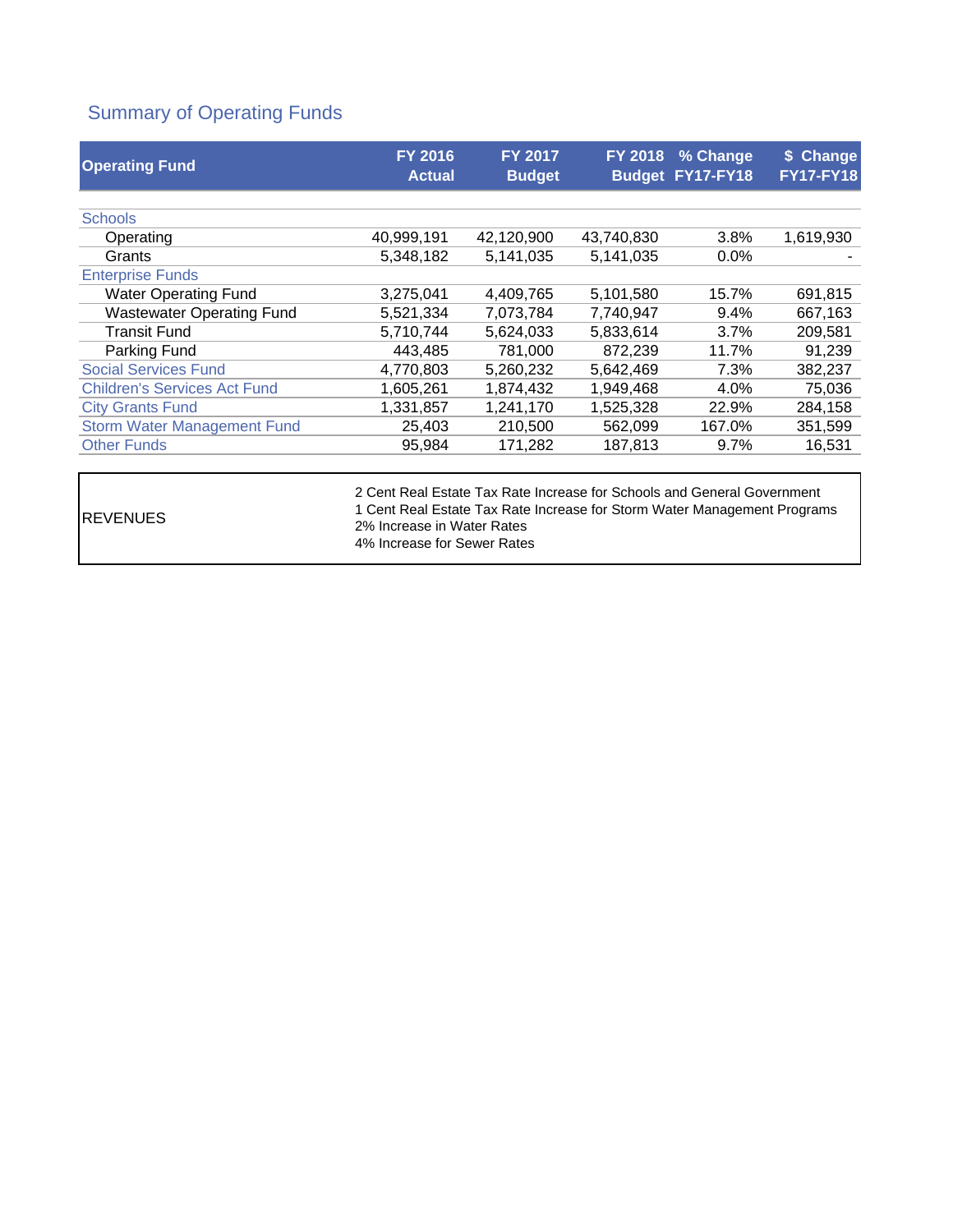## GENERAL FUND REVENUE SUMMARY (\$ Millions)

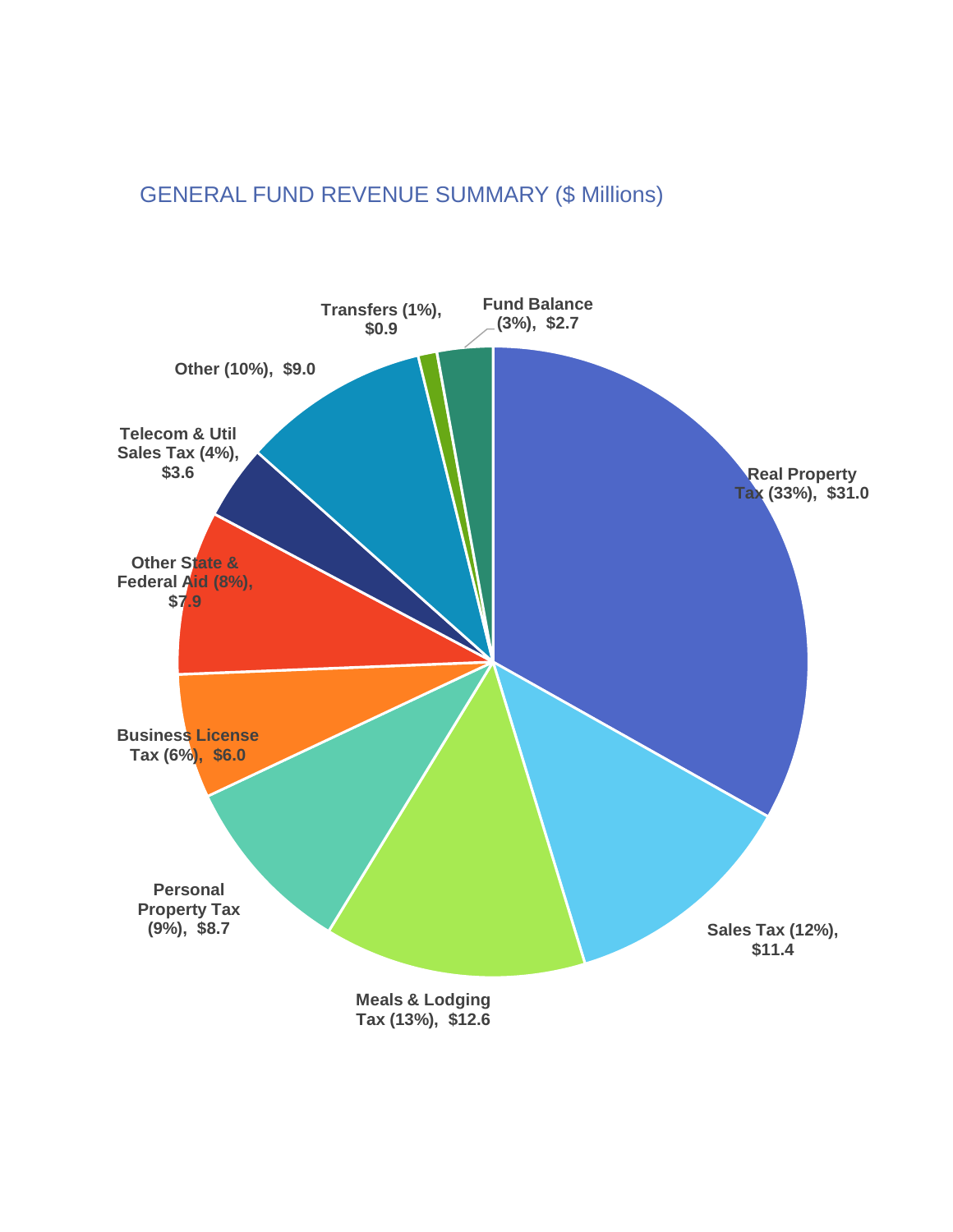

#### FY 2018 GENERAL FUND EXPENDITURES BY CATEGORY (\$MILLIONS)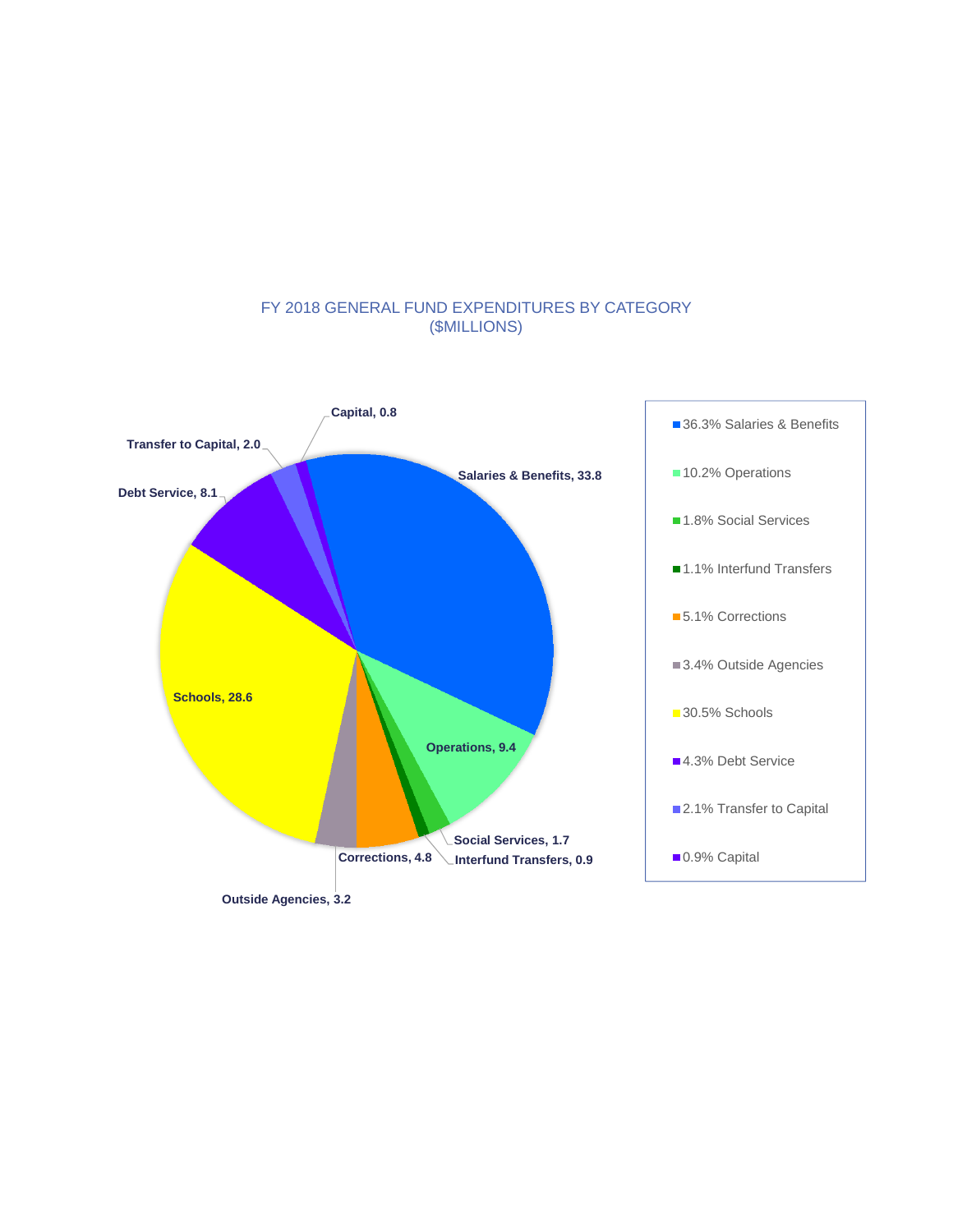

■ 2.5% Public Facilities

# FY 2018 General Fund Expenditures by Department